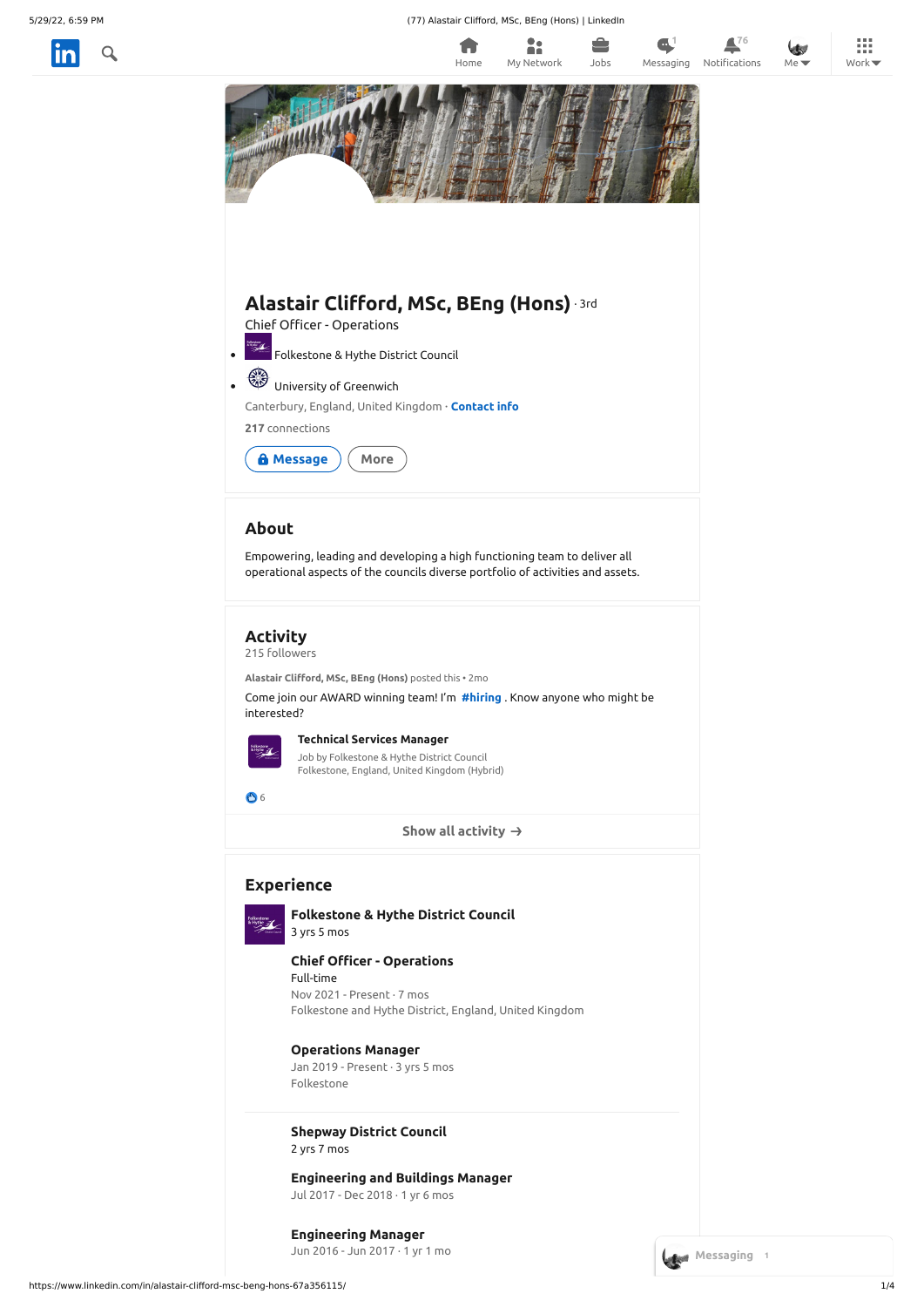

**Group Leader Engineering [Techno](https://www.linkedin.com/feed/)logy and [Operations](https://www.linkedin.com/jobs/)** Home My [Network](https://www.linkedin.com/mynetwork/) Jobs Me

Cummins Inc.

Sep 2012 - Jun 2016 · 3 yrs 10 mos

Leading all planning, testing and product sign off for new product des customer issues and current product changes. Developing test ... see r



**[Cummins](https://www.linkedin.com/company/3625/) Inc.**

6 yrs 10 mos

Undertaking the installation, testing and report writing of new produc designs (Generators).

#### **Advanced [Manufacturing](https://www.linkedin.com/company/3625/) Apprentice**

<span id="page-1-0"></span>Sep 2005 - Jun 2009 · 3 yrs 10 mos

Undertaking an advanced manufacturing apprenticeship, spending tim all departments of the business, including engineering, manuf ...see r

#### **[Development](https://www.linkedin.com/company/3625/) Test Engineer**

Jun 2011 - Jun 2012 · 1 yr 1 mo

Leading testing activities on new product design, current product chan and current product support. Design test plans, work instructi ...seen

#### **[Development](https://www.linkedin.com/company/3625/) Test Technician**

E Endorsed by 2 [colleagues](https://www.linkedin.com/in/alastair-clifford-msc-beng-hons-67a356115/overlay/urn:li:fsd_skill:(ACoAABy0tT4BOTUFJprDwG_uBMq9ZJw4dAem_-8,4)/endorsers?profileUrn=urn%3Ali%3Afsd_profile%3AACoAABy0tT4BOTUFJprDwG_uBMq9ZJw4dAem_-8&tabIndex=1&modalTabIndex=1) at Cummins Inc.

| Manufacturing                                                          |             |
|------------------------------------------------------------------------|-------------|
| Endorsed by 2 colleagues at Cummins Inc.                               |             |
| 5 endorsements                                                         |             |
| <b>Continuous Improvement</b>                                          |             |
| 4 endorsements                                                         |             |
| Show all 14 skills $\rightarrow$                                       |             |
| <b>Interests</b>                                                       | Messaging 1 |
| <b>Schools</b><br><b>Companies</b>                                     |             |
| https://www.linkedin.com/in/alastair-clifford-msc-beng-hons-67a356115/ | 2/4         |

Jun 2009 - Jun 2011 · 2 yrs 1 mo

# **Education**



#### **University of [Greenwich](https://www.linkedin.com/company/15440/)**

Master of Science - MS, Engineering 2016 - 2018 Grade: Distinction

## **University of [Greenwich](https://www.linkedin.com/company/15440/)**

Electrical and Electronic Engineering, Engineering 2012 - 2015

Grade: Upper Second Class Honours



#### **University of [Greenwich](https://www.linkedin.com/company/15440/)**

Higher National Certificate, Electrical and Electronics Engineering 2008 - 2010

Grade: Merit

## **Skills**

#### **Project Management**

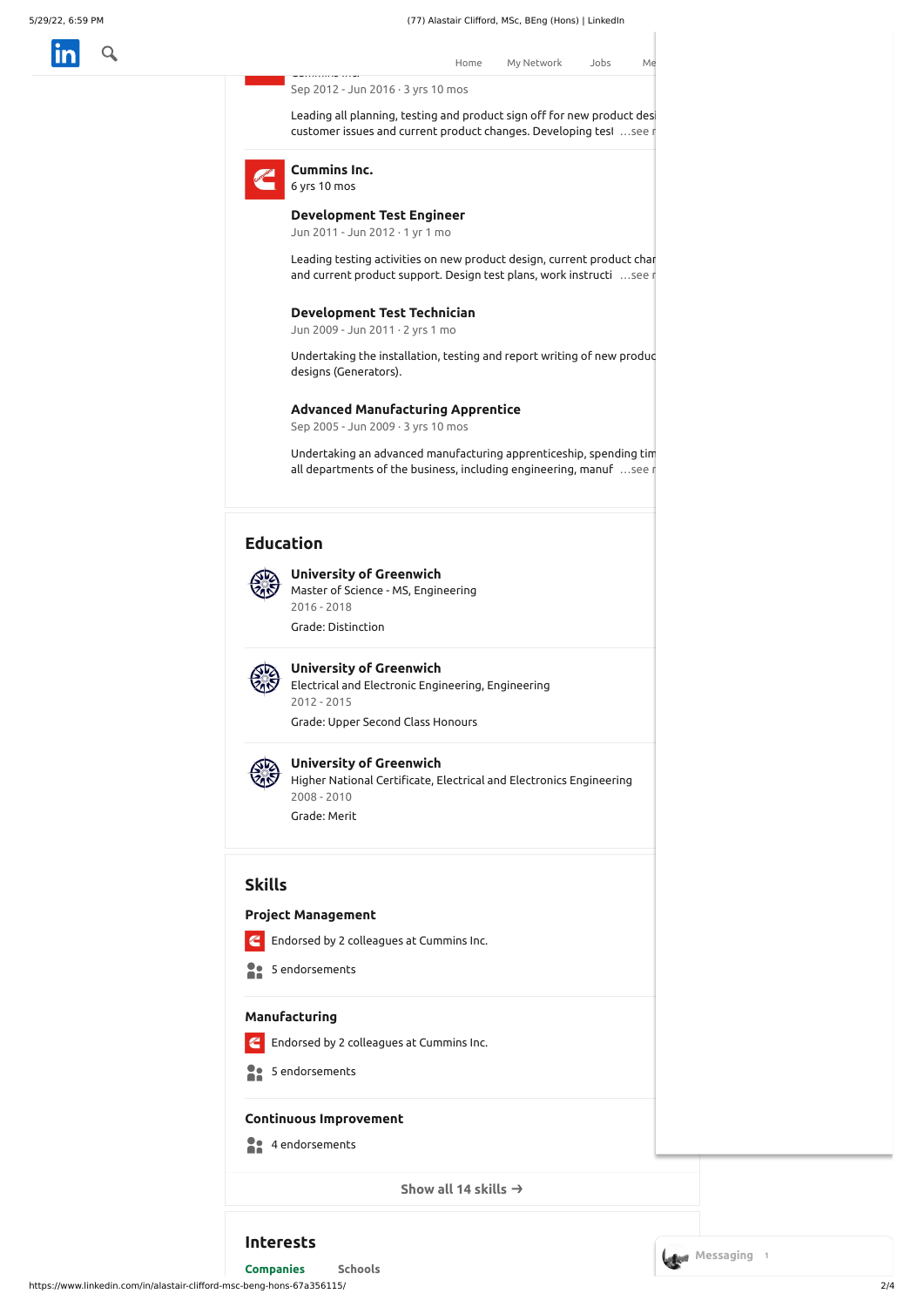in a

|                | (77) Alastair Clifford, MSc, BEng (Hons)   LinkedIn                                                 |
|----------------|-----------------------------------------------------------------------------------------------------|
|                | My Network<br>Home<br>Jobs<br>Me                                                                    |
|                | 1,998 followers                                                                                     |
| <b>OVENDEN</b> | Ovenden Allworks Ltd.<br>546 followers                                                              |
|                | Show all 10 companies $\rightarrow$                                                                 |
|                | People also viewed                                                                                  |
|                | Alex G.<br>•3rd<br>Currently studying the Associate Diploma in People Management<br><b>Message</b>  |
|                | <b>Deborah Greaves</b><br>•3rd                                                                      |
|                | Systems Development Specialist (Salesforce) at Folkestone & Hythe District Counci<br><b>Message</b> |
|                | Sarah Harmer<br>•3rd<br>Neighbourhood Surveyor at Folkestone & Hythe District Council               |
|                | Message                                                                                             |
|                | John Bunnett<br>•3rd                                                                                |
|                | Message                                                                                             |
|                | Joseph McIlvenny<br>•3rd<br>General Manager at Jans Lifestyle                                       |
|                | Message<br>Show more $\sim$                                                                         |
|                |                                                                                                     |
|                | People you may know                                                                                 |
|                | Doug Quinney6<br>Driver/Customer Services/Musician at Benchmarx Kitchens & Joinery<br>Connect       |
|                | <b>Neil McAteer</b><br>Not for Profit                                                               |
|                | <b>Connect</b>                                                                                      |
|                | Samantha Scarlett                                                                                   |

https://www.linkedin.com/in/alastair-clifford-msc-beng-hons-67a356115/ 3/4

**Show more**

# **Connect**

Leeds, England, United Kingdom



## **[Sandie](https://www.linkedin.com/in/sandie-lock-b1b59692/) Lock**

Expert Advice Team (Welfare Benefits) at Citizens Advice - Retired



## **Dean [Kilpatrick](https://www.linkedin.com/in/dean-kilpatrick-58518777/)**

Local Democracy Reporter at The KM Group

**L E A R N I N G**